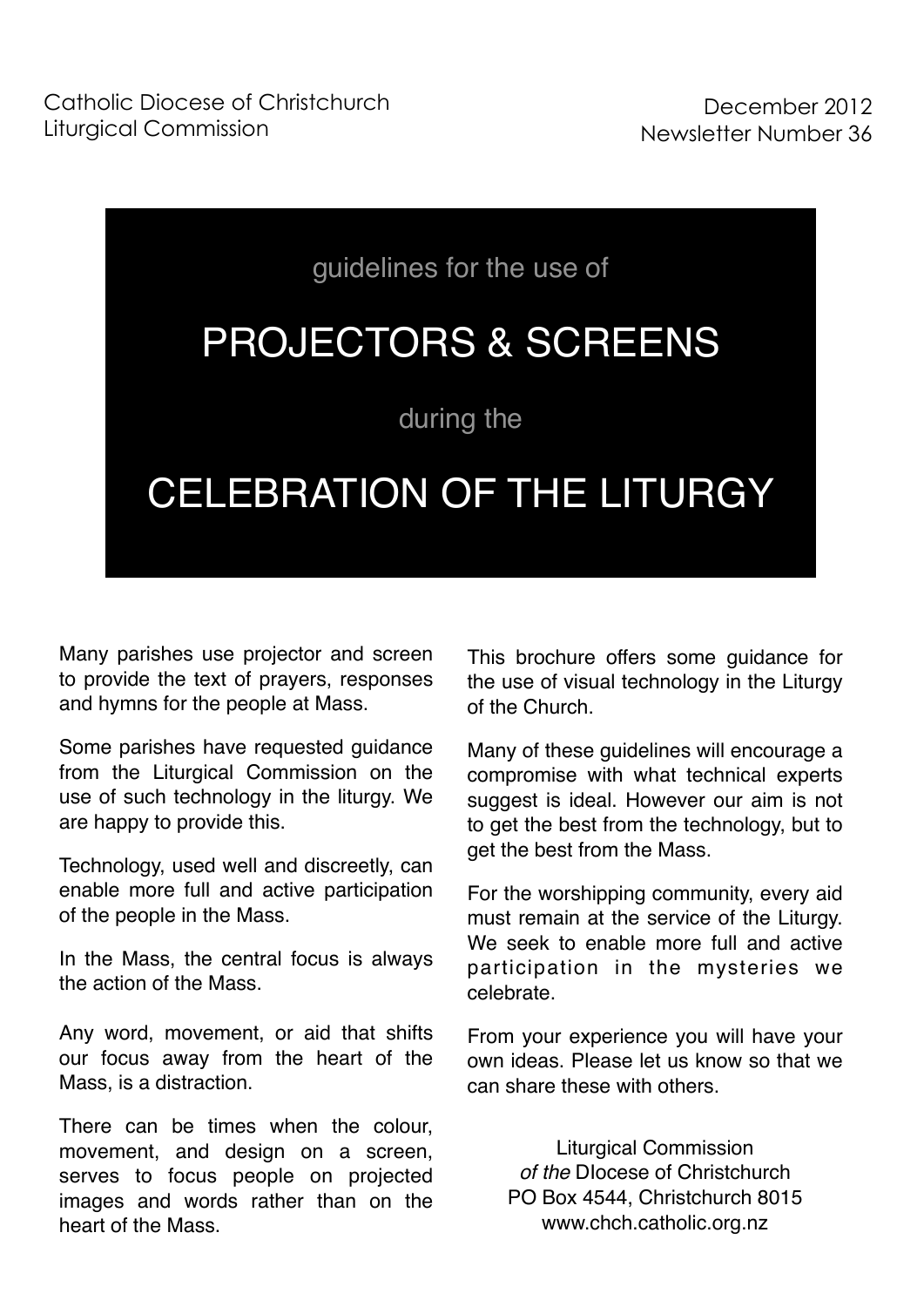# some guidelines

- **Project only what is essential**. Welcomes, scripture readings, images, advertisements and notices are not appropriate before, during or after Mass. The minutes before during and after Mass are a privileged time for personal prayer, preparation and thanksgiving.
- Use **white text on black background**. This enables the eye to focus more easily, and prevents a large square of bright light from becoming the focus on or near the sanctuary.
- Place the **projector out of sight**. It may be best to set the projector on the floor or at an angle to the side using a 'keystone' feature to square the image.
- Where possible, project onto a **wall rather than**

**a screen**. Screens are never attractive and often distracting. Given that text is being projected rather than images, it is not necessary that the wall be white. If the slide background is black, imperfections in the wall will not be visible, and the natural colour of the wall will be the background colour (not black as in these images).

> *Pray brothers and sisters, that my sacrifice and yours, may be acceptable to God the Almighty Father.*

#### **STAND**

May the Lord accept the sacrifice at your hands, for the praise and glory of his name, for our good and the good of all his holy Church.

In the Mass, the central focus is always the action of the Mass. Any word, movement, or aid that shifts our focus away from the heart of the Mass, is a distraction.

- Choose a **simple font**. Rather than using 'bold', enlarge the text to fill the entire screen if necessary.
- The use of different text, size and shades (white, grey and black) are more effective guides than written instructions.
- Where possible use **one stanza or verse per slide**. This means that the slide transition can be at the change of verse giving time to move to the next slide.

•**Prepare** the projector (computer, slides etc.) before people arrive for Mass. The ten minutes before Mass begins is a time for silent preparation for the Mass.

•Use a black slide

between projections, instead of turning the projector on and off.

- Ensure that you have met the **copyright** requirements of all the texts that you use. This includes copyright both for each hymn or text of the Mass, and copyright for the computer software that you use.
- While the projected texts serve as a Missal for the worshippers, there is a significant difference. With a Missal. the worshipper is able to use the prayers, instructions and images as much or as little as s/he chooses. The use of projected images removes this personal choice. It is therefore important that **only what is essential**  be projected, and that each image is both dignified and discreet.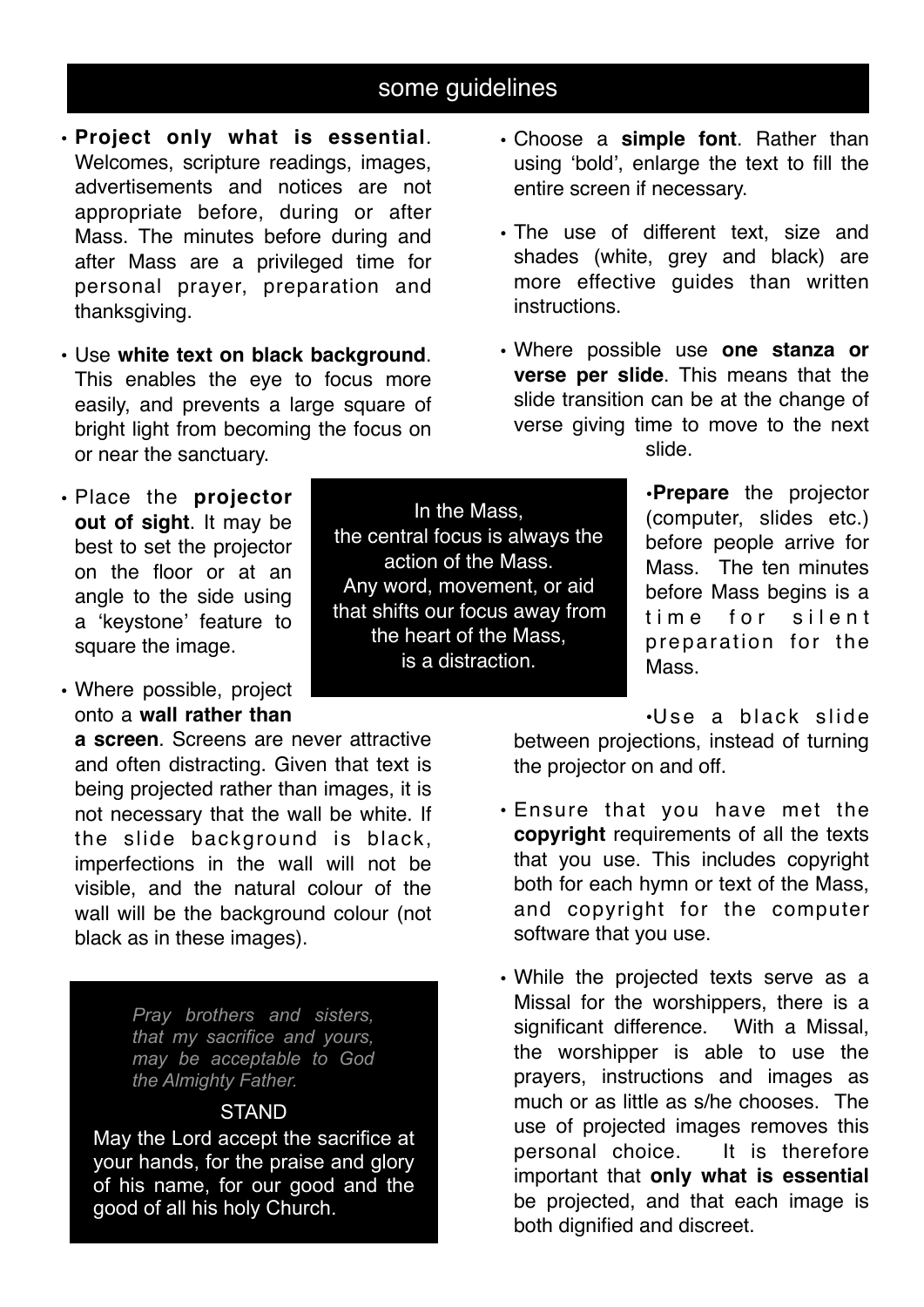## a time to evaluate

The Revised Order of the Mass has led to a new selection of hymnals and Missals for both adults and children. You might therefore take the opportunity to evaluate your use of technology in the Liturgy.

There are **some disadvantages** in the use of projectors and screens in the Liturgy. These include.

- The projected image becomes a significant focus, at times shifting the gaze of the people away from the central action of the Mass.
- Screens and projectors, are usually unsightly and secular in an otherwise attractive and sacred environment.
- At times external light can make it difficult to view the projected text. Window shades take away from the beauty of a Church building.
- The preparation of slides and set-up of computer and projector takes time, and if there is a failure in technology (or operator) the noble simplicity of the liturgy suffers.
- Often at a weekday Liturgy or funeral vigil a hymn can be sung from a hymnbook. Last minute decisions are not easily possible with technology.
- Projector and computer hardware and software is often more expensive than hymnbooks.

"Let the rites radiate a noble simplicity"

*Constitution on the Liturgy 34*

### **You might consider:**

- Some hymnbook and Missal publishers produce an annual pew-book which includes all text, prayers and readings of the Mass for the liturgical year.
- Some parishes produce a pew-sheet for each Sunday, or a booklet for each Liturgical season. All prayers and hymns are included and the resources for this are easily available online.

#### **Take a moment...**

...to compare the two slides below

**Holy, Holy, Holy Lord God of Hosts Heaven and earth are full of your glory Hosanna in the highest Blessed is he who comes in the name of the Lord Hosanna in the highest**

Holy, Holy, Holy Lord God of Hosts Heaven and earth are full of your glory Hosanna in the highest Blessed is he who comes in the name of the Lord Hosanna in the highest

While creative effort has been used in the first slide, the second is more 'nobly simple.'

Note too that the background of the first slide will appear as blue, whereas in the second, the text will more discreetly appear on an 'unlit' wall.